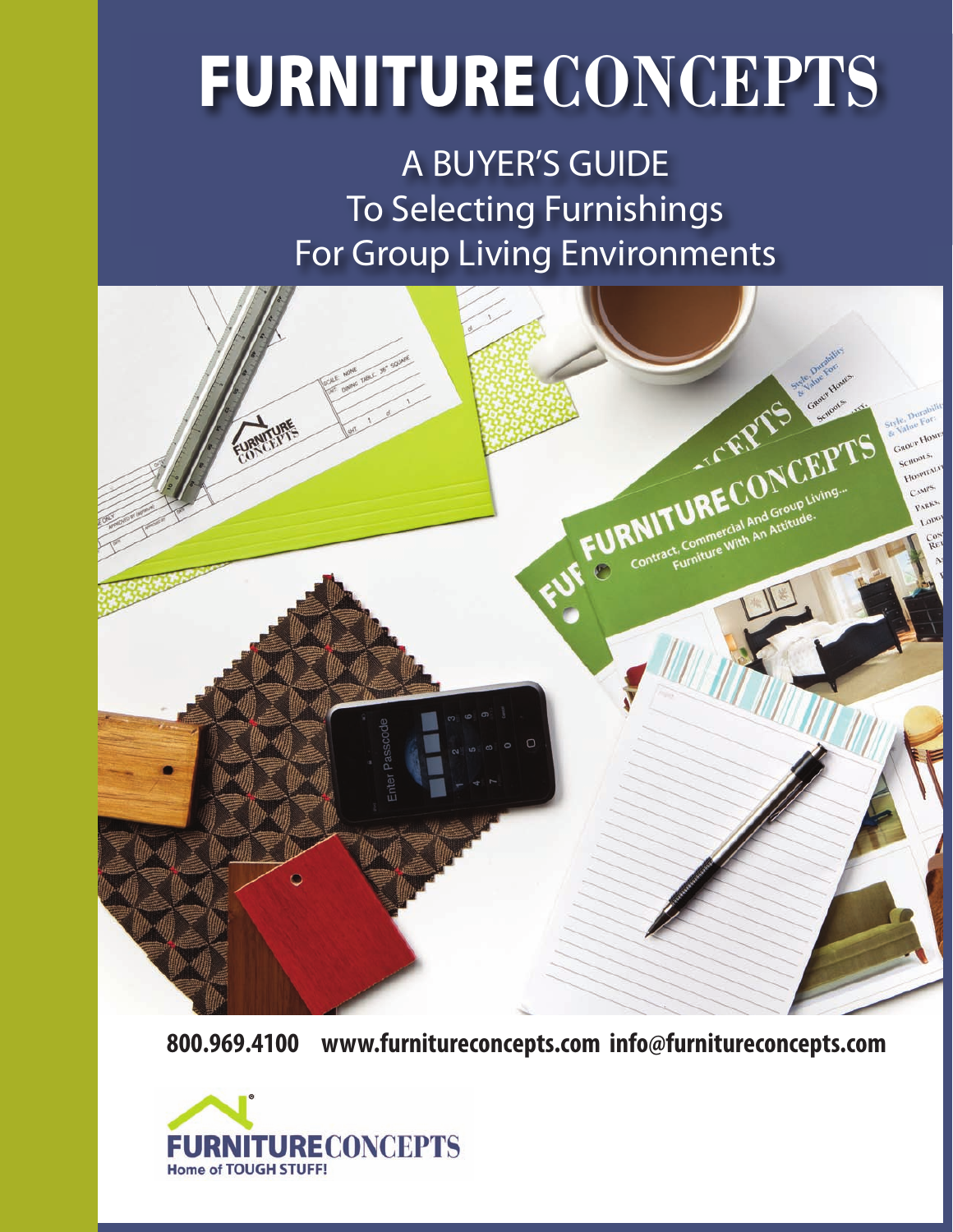## **Introduction**

We talk to hundreds of people every month that drew the proverbial "short straw" and are now tasked with buying furniture for their healthcare, education, hospitality or recreation facility despite having no real buying experience. Many small to mid-sized facilities do not hire professional buyers. Instead, they assign the task to a member of the administrative team who often feels completely overwhelmed by the prospect of selecting furniture and / or mattresses for their facility. Buying furniture can be stressful not just because of the abundance of choices but also because the results of the buying decision will be prominently on display for all (including the boss) to see.

## **Space Requirements**

Your furniture will organize the space within each room by defining usage and traffic flow. Arrange your space in such a way that communication between clients and staff is encouraged while privacy is respected among the people who will ultimately occupy the space. The following space requirements will give you an idea of how much room is needed for smooth traffic flow and efficient functioning:

| -Traffic path within rooms                   | $1\frac{1}{2} - 2$ |
|----------------------------------------------|--------------------|
| -Wheelchair path (open as well as straight)  | 3'                 |
| -Space between lounge piece and coffee table | $1 - 1\frac{1}{2}$ |
| -Space for chair at desk or piano            | 3'                 |
| -Room at table for each adult                | $24 - 30"$         |
| -Room to get into dining chair               | $2\frac{1}{2} - 3$ |
| -Space for bed-making                        | $1\frac{1}{2} - 2$ |
| -Space in front of closet for door swing     | 3'                 |
| -Space in front of chest of drawers          | $3-4'$             |
| -Space for dressing                          | $3-4'$             |
| -Space for getting in and out of bed         | $2\frac{1}{2}$     |

# **Selecting the Furnishings**

If you find yourself in the position of furniture buyer today or in the future, note some simple and practical advice from those who have been there before you:

**-Select a Contract Furniture Seller.** While buying from your local furniture retailer can be tempting, few retailers are prepared to consider the needs of facilities whose furniture will receive high use, suffer many spills, and may even be subject to body fluid issues. Contract furniture sellers on the other hand have experience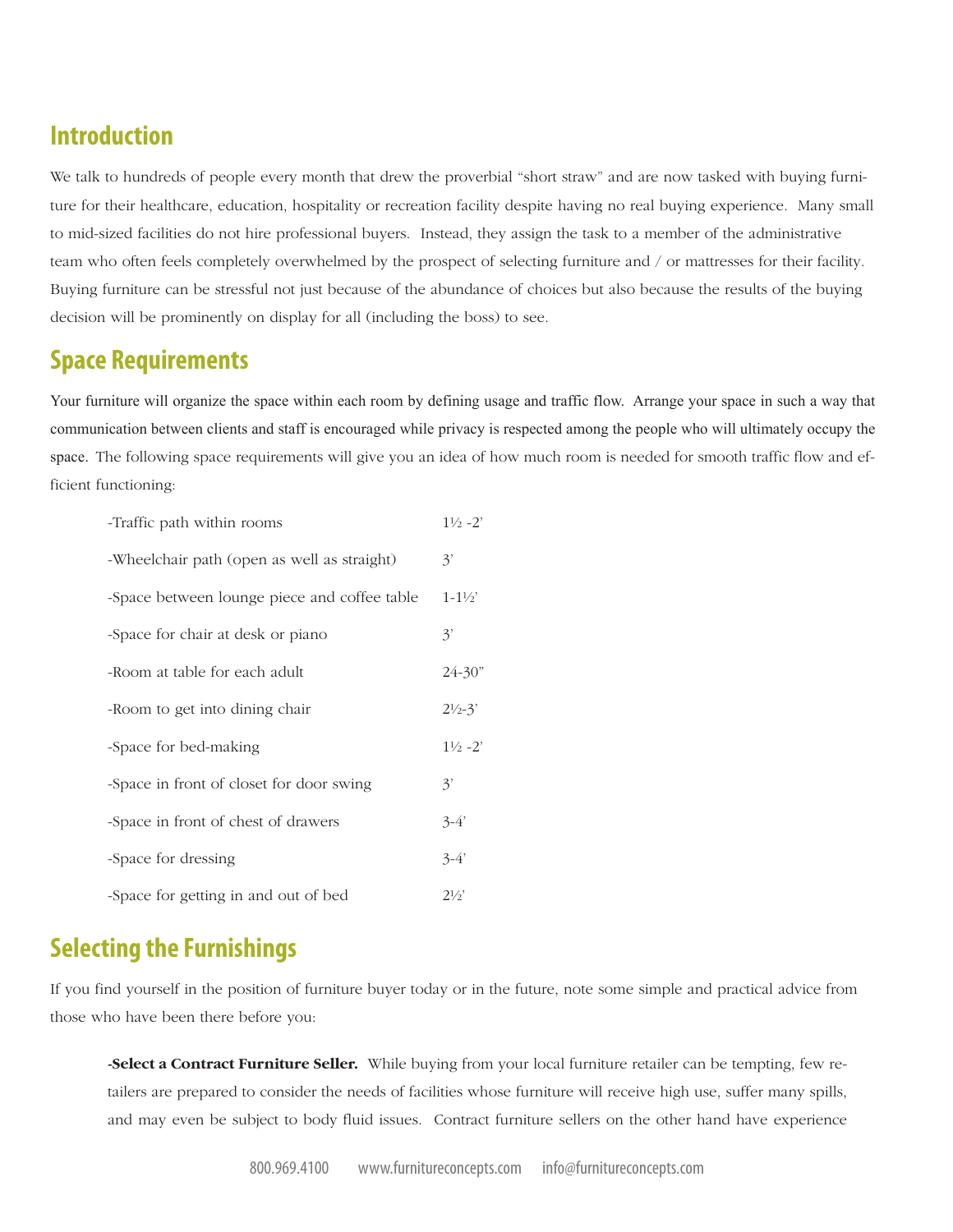with a variety of facility types and can recommend appropriate solutions for your facility. Specialized furniture and fabrics are often priced comparably to standard pieces and offer specific solutions for your staffs', clients', and customers' needs. The results will be more functional and lasting furnishings that you will be proud to have chosen.

**-Know Your Budget.** Imagine selecting the perfect furnishings for your facility only to have your purchase request denied because the cost exceeds the furniture budget. If you know your budget in advance you can shop with confidence and pick the right furniture for your needs and budget. If you have selected a reputable contract furniture seller to work with, you should feel confident sharing your budget requirements in advance. Doing so will help your design consultant guide you to the best furniture solutions given your needs while staying within your budget.

**-Get Educated.** You may learn that furniture designed specifically for healthcare, education, hospitality, and recreation environments comes with some industry-specific terminology. Don't get overwhelmed. The worldwide web is loaded with information on fabrics, foam, frame construction, and everything else you may need to know about your purchase. It may be worthwhile to consult with trained buyers or facility managers at other local facilities. A conversation with your local Fire Marshal may also be advisable as many facilities are expected to comply with local furniture and mattress flammability requirements. Most importantly, a quality contract furniture seller should have an expert staff who can answer all of your questions.

## **Defining Quality**

There are certain characteristics to look for in furnishings typically used in group home settings. Keep in mind the following qualities so you will be asking the right questions:

*Durability* - Upholstered items are typically the most expensive individual pieces you will seek and will also be the first to show signs of wear. Upholstery fabric is typically guaranteed for 1 year for manufacturing defects. Wear or fabric damage is not covered under warranty so selecting the upholstery appropriate for the type of use it will get is important.

For upholstered furniture construction, ask if the frame of the piece is kiln-dried hardwood. Frames made of green wood can warp and cause wobbly legs or arms. Case goods constructed of solid wood will hold up better than composite materials. Laminate tops offer a worry-free surface that won't show water or ink. Wood tops, on the other hand, can be refinished over time for a like-new look regardless of wear.

Many products appear to be solid wood to the inexperienced eye, but may be constructed of wood composite products like chip core, particle board, plywood, or oriented strand board. Furniture constructed with these materials will typically use a thin printed vinyl veneer over the surface to provide the appearance of solid wood. While prices are lower, furniture constructed using chip core, particle board, and oriented strand board will be difficult to repair on-site once damage has occurred.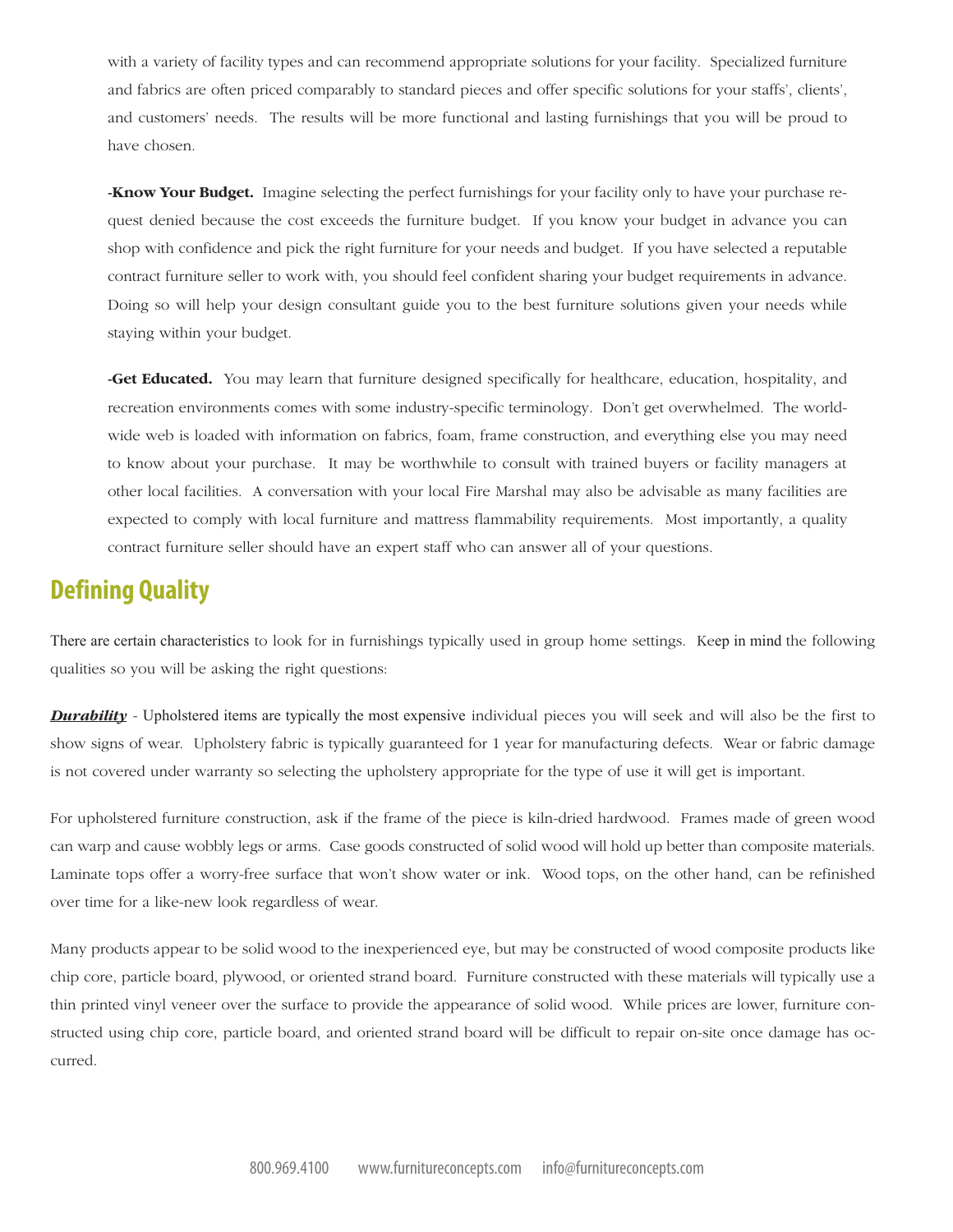*Clean-ability*. - Upholstered furniture tends to play center stage of a facilities' common area and visible stains can be a real distraction for staff, customers and clients. While upholstery technology and design does not get a whole lot of attention, there are in fact many new advances for upholstery protection. Crypton<sup>®</sup> is a remarkable fabric technology that adds a fluid and dirt barrier. Because Crypton<sup>®</sup> is applied in a submersion technique, the barrier is applied to the top and bottom of the material as well as within the fiber weave itself. Unlike other stain barriers the Crypton® barrier is permanent when properly care for. Crypton<sup>®</sup> is also effective as a bacterial / microbial barrier making it ideal for health care or any environment where sanitation is a concern. Typical clean-up requires only a dilute solution of laundry detergent and water.

*Fluid-Resistance -* Did you know that furniture design itself can also help with fluid clean-ups? Contract furniture distributors offer pop-out and clean-out seats that encourage fluid to drain through to the floor avoiding pooling. A mop and bucket take care of the majority of the clean-up - the upholstery remains relatively fluid-free and only a minor fabric clean-up may be required. The foam inside the cushion is typically not affected from most fluid spills so both the upholstery and core are protected.

*Flex-ability* **–** After decades of having to make furniture designed for residential use work in group living environments, manufacturers have finally begun to show their understanding of the needs of staff, clients and consumers. Consider the following design enhancements that can ease the challenges of group living:

-"Crate Style" lounge furniture has solid wood frames and replaceable cushions that are easy to repair and maintain, and will last almost indefinitely.

-Consider all possible uses for a given area, and identify individual furniture items than can perform multiple duties. For example, a storage chest can double as bench seating or as a coffee table.

-Seniors and others with limited mobility must have specialized seating for comfort, ease of use and safety. Consider the following design enhancements:

-Arms on chairs are a necessity for those with limited mobility as they provide extra support for transitioning from sitting to standing and vice versa.

-Seniors and others with limited mobility often suffer from reduced muscle tone. In these cases, seat height must be higher to enable the extension of the knee from the sitting to standing position. Seat Height should range from 20" to 22".

-A shorter seat depth also aids in the transition from sitting to standing. Seat depth should range from 20" to 22".

-All seating pieces intended for use by individuals with limited mobility should have a cushion since the person tends to stay seated for extended periods of time. A cushion should not be so soft that it creates an obstacle for standing but should not be so hard that it is uncomfortable for extended use.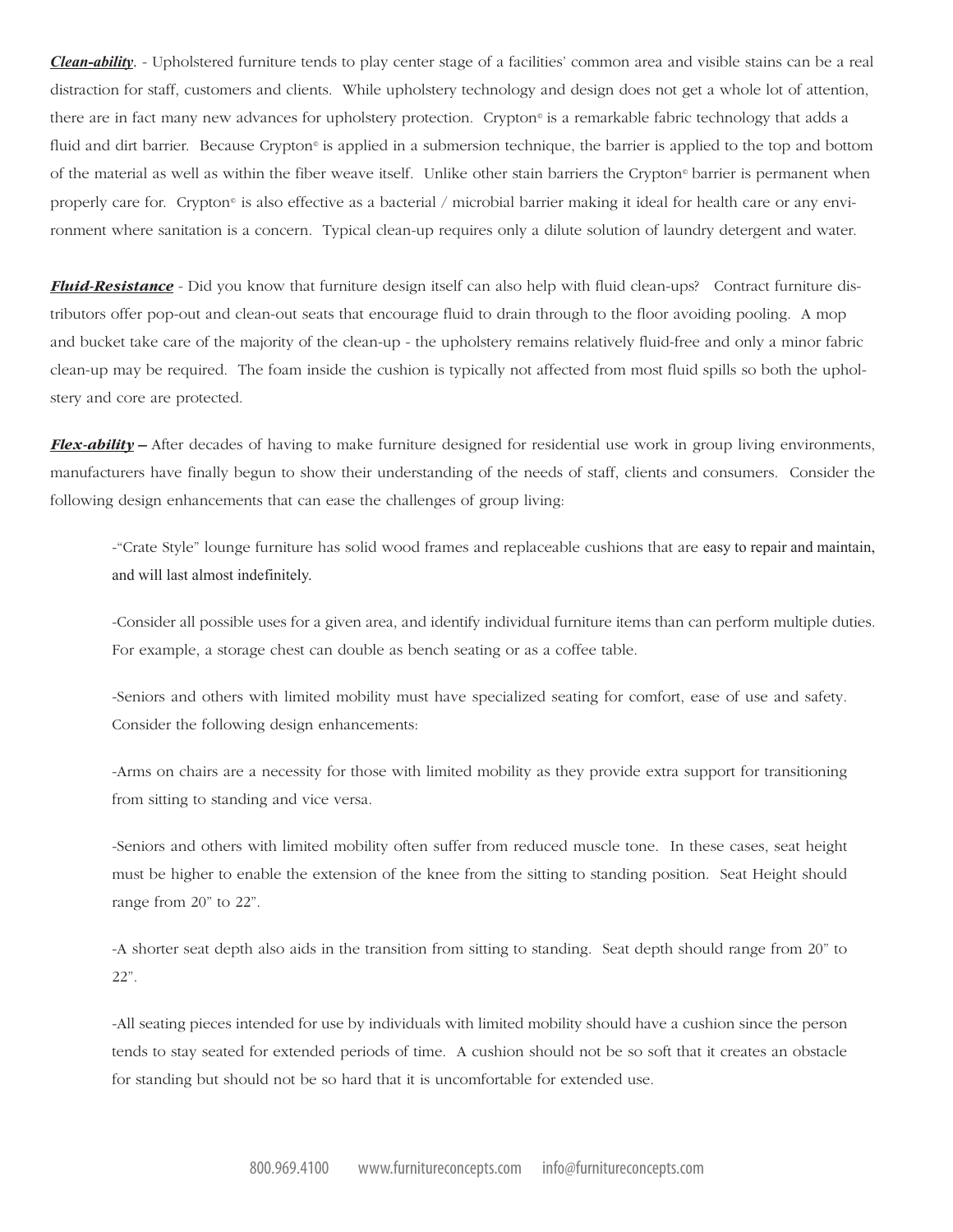Fabric and other design enhancements can add to the comfort and function of seating for those with limited mobility. Limited mobility and incontinence tend to go hand in hand. Fabrics such as Crypton<sup>®</sup> offer a high-degree of fluid-resistance and can protect upholstered furniture from odor and staining. In addition, pop-out and clean out seat designs encourage fluids away from the client and the furniture. Caregivers and staff can easily access fluid clean-ups which are forced to the floor.

*Credibility –* Contract furniture distributors specialize in furniture designed for heavy-use environments. While going to your local retailer might seem easier, retail furniture is designed for residential use and may not stand up to the demands of a group living environment. *See the Contract Distributor v. Local Retailer chart below for more information!* Once you have selected a contract furniture distributor, ask for a list of satisfied customers and don't be embarrassed to call them on the phone. If possible, go visit a place where the furniture has been in use for longer than the warranty period to see how it has held up over time and use.

| <b>CONTRACT</b><br><b>FURNITURE</b><br><b>PROVIDER</b> | <b>LOCAL</b><br><b>RETAILER</b> |
|--------------------------------------------------------|---------------------------------|
|                                                        |                                 |
|                                                        |                                 |
|                                                        |                                 |
|                                                        |                                 |
|                                                        |                                 |
|                                                        |                                 |
|                                                        |                                 |
|                                                        |                                 |
|                                                        |                                 |
|                                                        |                                 |
|                                                        |                                 |
|                                                        |                                 |
|                                                        |                                 |
|                                                        |                                 |
|                                                        |                                 |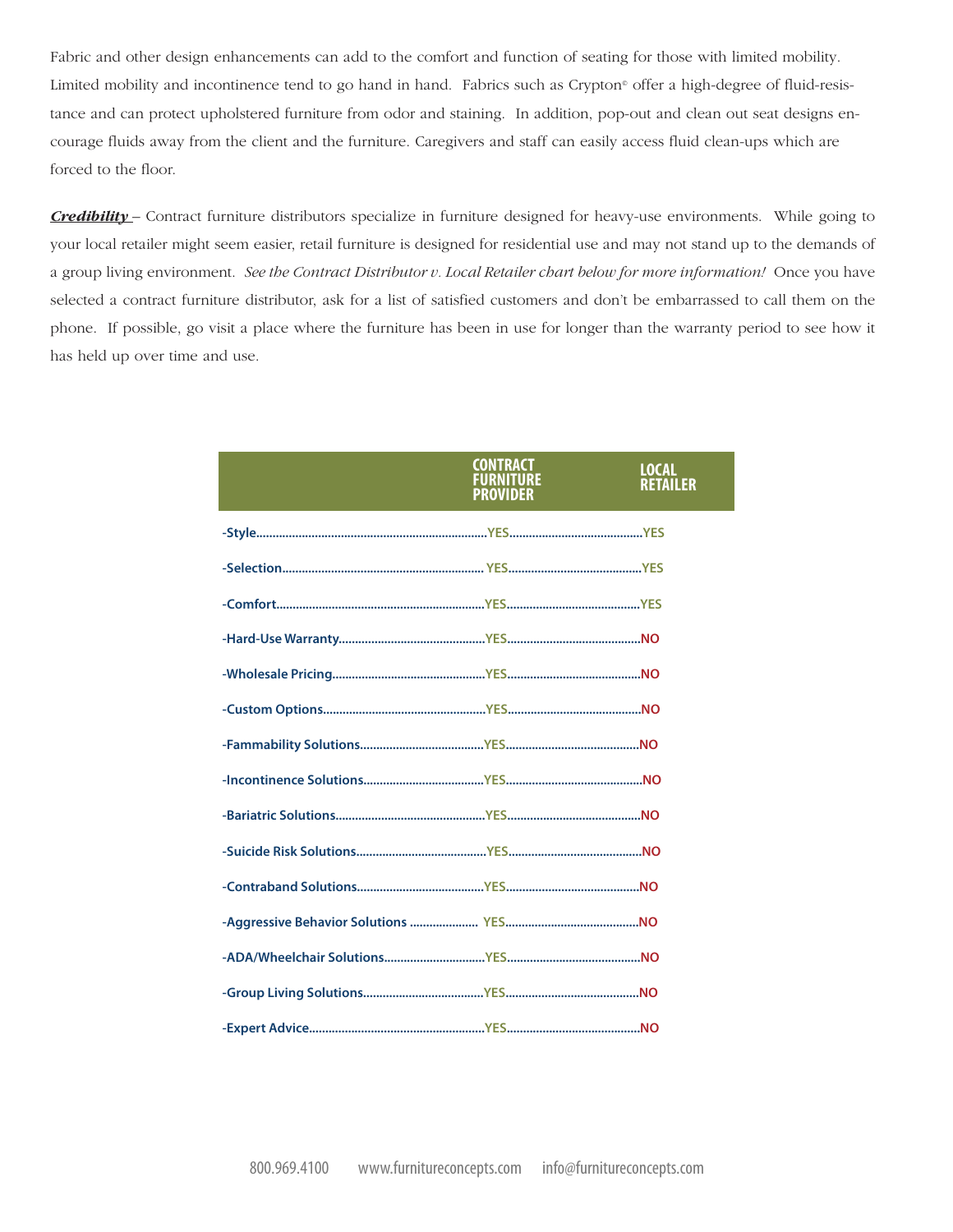## **Fabric Characteristics**

*Upholstery fabric will wear out before the frame*. The price of a fabric is seldom an indicator of its ability to wear well. Price is determined by such factors as the cost to manufacture the fibers, the complexity of the weaving process, and the dying process used to add color to the fibers. None of these factors affect the ability of the fabric to withstand normal wear and tear.

Modern fabrics can be marvels of technology when they have been selected and designed to sustain wear and facilitate cleaning. Typical upholstered pieces purchased at retail stores do not have the characteristics important for group homes. Many retail fabrics will be damaged by any type of cleaning except for professional dry cleaning whereas contract fabrics allow for cleaning and disinfecting with dilute soap solutions. Always ask for cleaning instructions for your specific fabric choice as cleaning methods other than manufacturers' recommendations will void the warranty.

**-Crypton and other fluid-barrier fabrics** are patented, engineered fabric system with the look and feel of fabric that provides stain, moisture and bacteria resistance, as well as breathable comfort and extreme strength and durability.

**-Soil Repellents** like Teflon or Scotchgard can be applied either at your site or at the factory. Textiles treated with surface coatings are only effective temporarily. They wear off with use or after laundering, and if done on site, are often unevenly applied.

**-Tuffcloth** is a fabric made from Marquesa Lana, an inert manmade fiber that is ideal for use in hard environments. The solution dyed fiber will not fade or react to chemicals or harsh cleaning agents, and is treated with DuPont Teflon to resist staining. It is also resistant to mold, mildew and bacteria.

**-Vinyls** of today only vaguely resembles the vinyl of yesterday. No longer just the less expensive alternative to leather, vinyl has morphed from the plastic-like surface that stuck to your skin to a soft, supple line of highlydurable upholstery. Today's generation of vinyls not only has a new look and feel, it also offers fashion-forward colors, embossments, and patterns.

**-Green Upholstery** has become an increasingly viable product line for many fabric mills which has led to a greater variety of available styles, colors and patterns that fit the "green" label. Once a sleepy category, demand for green upholstery has grown as more end-user companies adopt environmentally conscious buying policies.

## **Flammability Standards**

California Technical Bulletin 117 was enacted into California law in 1975. CAL. 117 as it is commonly referred to created flammability standards for concealed filling materials and fabrics used on upholstered furniture. A 1992 companion legislation created California Bulletin 133 (CAL. 133). While CAL. 117 was primarily focused on filling, foam and fabric, CAL. 133 was designed to test the upholstered piece as a whole. So, instead of looking at how well components performed as in CAL. 117, CAL. 133 tested the entire assembled piece of furniture. The California legislations were considered to be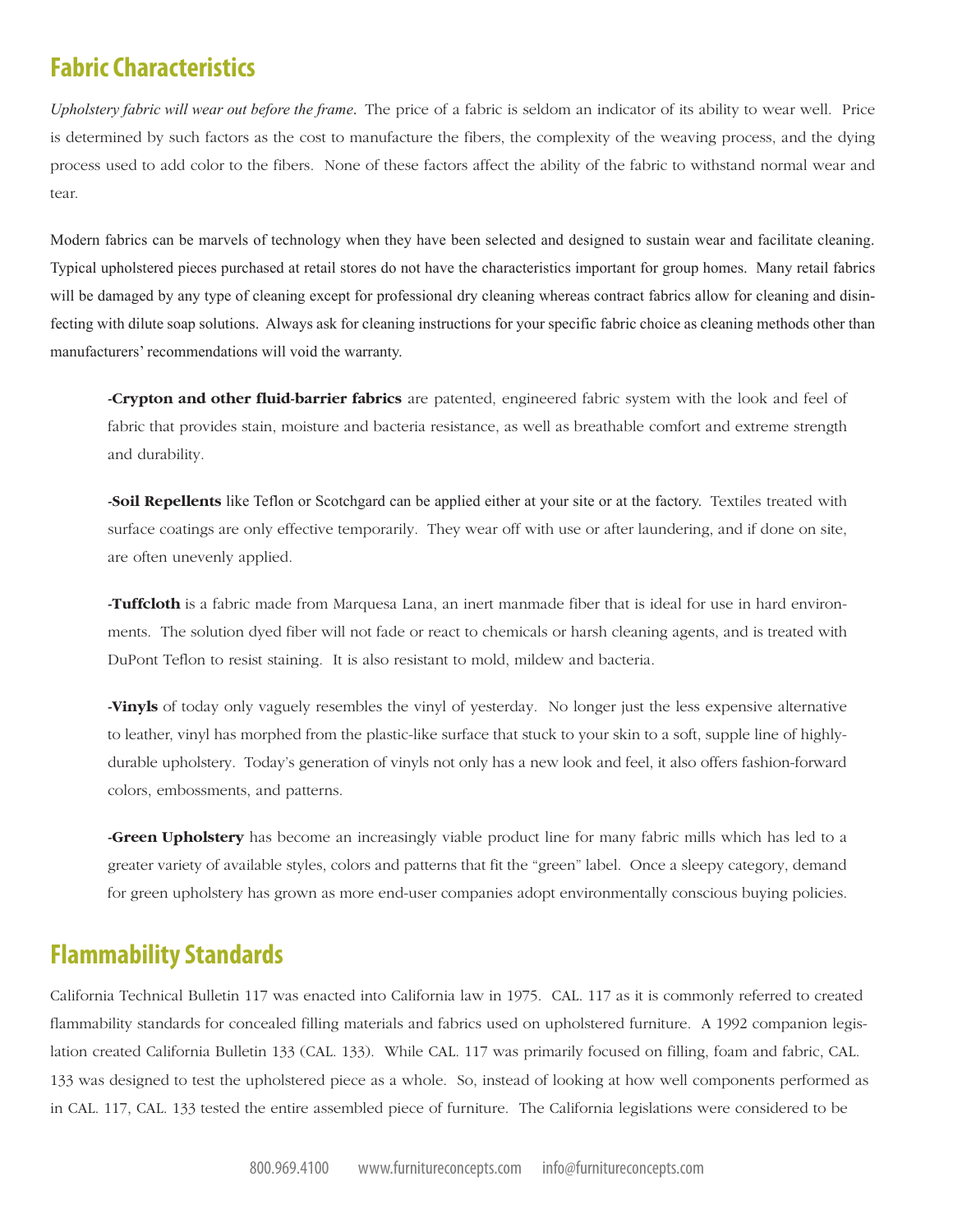In the contract furniture industry, CAL. 117 and CAL. 133 standards are widely understood. A piece of furniture offered from a contract manufacturer or distributor typically discloses CAL legislation compliance up front to make complying with your specific requirements easy. While many states and municipalities have adopted these standards, specific compliance requirements vary. To find out exactly what is required for your facility, refer to your local Fire Marshal. Most facility managers are well-versed on the topic and will be able to direct you further should you have questions.

### **Furniture Construction Methods**

Our global marketplace provides an unlimited selection of furniture items - from the most durable to the most poorly constructed items. Price is rarely an indication of longevity. There are a number of issues to keep in mind if you want the items that you've selected to last as long as possible:

-Solid wood is best when it comes to chairs, dining tables, bedroom pieces and those occasional pieces used in the living room.

-Whenever possible, request a laminate top on the horizontal surface of each piece as this will help to prevent damage to the top.

-It is important to ensure that dining chairs with joints that are both glued and either pinned or screwed for extra reinforcement.

-Catalytic varnish is durable and provides protection from bed bugs.

-Oiled finishes are less expensive but the natural grooves of the wood remain exposed making ideal hiding spots for bed bugs.

## **Delivery**

-Furniture ordered direct from wholesale distributors will typically come direct to you from the manufacturer. Items can be delivered on 53' tractor trailer rigs with a single driver who will typically not be able to help unload items. These rigs are restricted from using residential streets and may not be able to access your site. For these types of orders, you may want to consider full service delivery and installation. If you choose to purchase from a local retail furniture store, delivery will typically "free." Of course, the cost of this service is hidden in the "retail" pricing. Visit our blogs: *"Furniture: Understanding Your Delivery Options"* and *"Is there Really Free Shipping for Your Furniture?"*.

#### **Mattress Construction**

*-Mattresses are not all alike*. There may be significant differences beneath the cover that result in greater comfort and support for the sleeper, as well as durability and lower cost for the purchaser. Most agencies request fluidproof covers when multiple people will use mattresses. This prevents any kind of accidental penetration of bodily